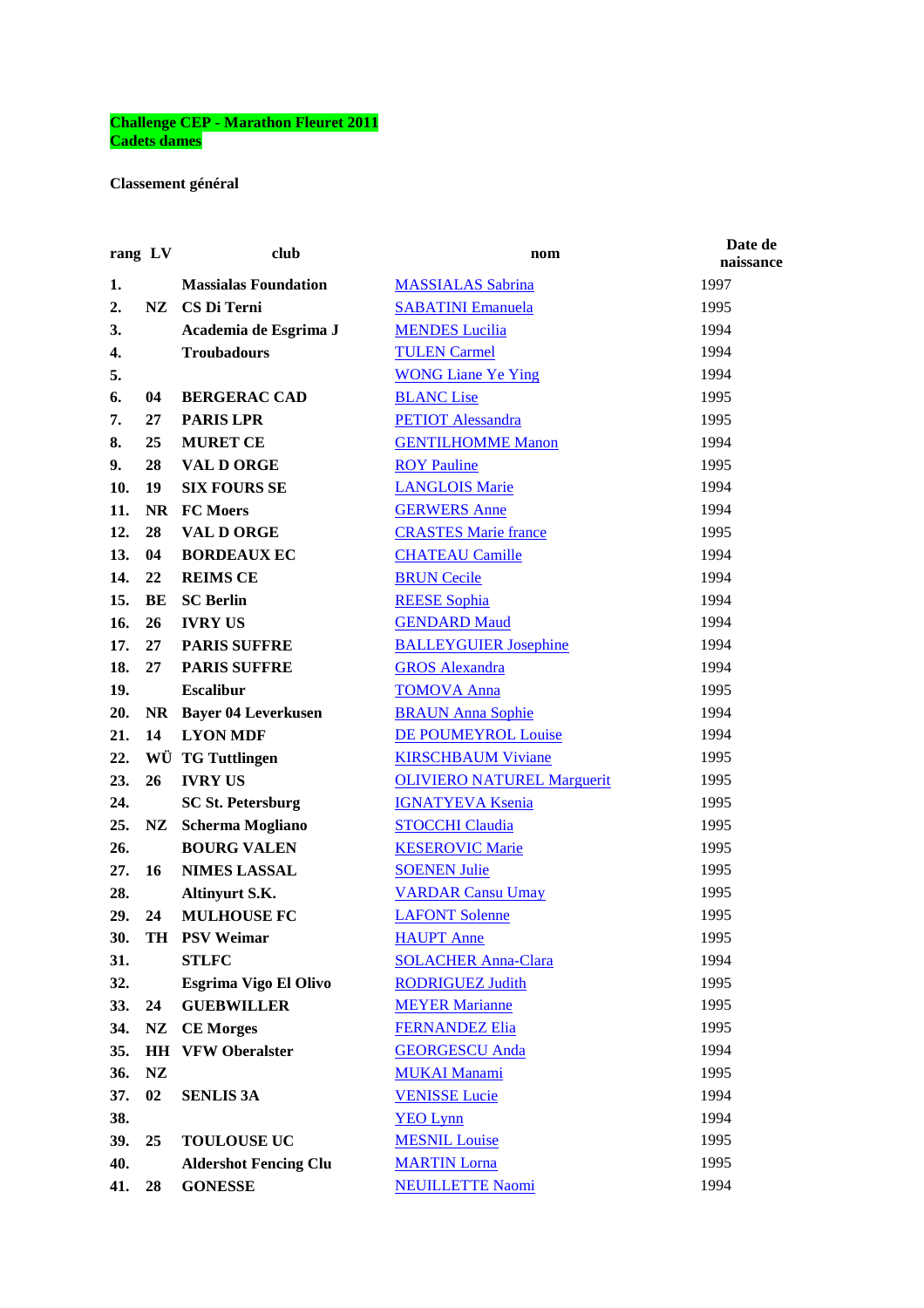| 42. | 02        | PONT STE MAX                                          | <b>DE CLEENE Solene</b>                         | 1995         |
|-----|-----------|-------------------------------------------------------|-------------------------------------------------|--------------|
| 43. |           | <b>Aldershot Fencing Clu</b>                          | <b>SUDDERICK Phoebe</b>                         | 1994         |
| 44. |           | <b>Rochester FC</b>                                   | <b>KELLY Lauren</b>                             | 1995         |
| 45. | 24        | <b>GUEBWILLER</b>                                     | <b>BERTRAND Gaelle</b>                          | 1994         |
| 46. |           | <b>FS Flawil</b>                                      | <b>MEIER Selina</b>                             | 1995         |
| 47. | 06        | <b>CHAMALIERES</b>                                    | <b>HENON Marianne</b>                           | <b>1994</b>  |
| 48. | 28        | <b>ANTONY</b>                                         | <b>DEVILLERS Matilda</b>                        | 1995         |
| 49. |           |                                                       | <b>GODINEAU Chloe</b>                           | 1995         |
| 50. | 06        | <b>ORCET ES</b>                                       | <b>BIDEUX Julie</b>                             | 1995         |
| 51. |           | Academia de Esgrima J                                 | <b>CONCEICAO Ana</b>                            | 1994         |
| 52. | 27        | <b>ST MAUR VGA</b>                                    | <b>HONG Tara</b>                                | 1995         |
| 53. | 22        | <b>CHARLEVILLE</b>                                    | <b>ASALI Dalia</b>                              | 1995         |
| 54. |           | WÜ SSV Ulm 1846                                       | <b>SOMMER Bianca</b>                            | 1995         |
| 55. |           | <b>Musketeer Odessa</b>                               | <b>SHYPITSYNA Margaret</b>                      | 1995         |
| 56. | NZ        | <b>MANGIAROTTI MILANO</b>                             | <b>TIRAFERRI Valentina</b>                      | 1995         |
| 57. | 22        | <b>CHARLEVILLE</b>                                    | <b>LINGAT Emilie</b>                            | 1995         |
| 58. | 10        | <b>ABYMES CHEVA</b>                                   | <b>BOGAT Emilie</b>                             | 1995         |
| 59. | 21        | <b>ROCHELLE CE</b>                                    | <b>TOMLINSON Elen</b>                           | 1994         |
| 60. | 03        | <b>DOLE CE</b>                                        | <b>GALMICHE Mathilde</b>                        | 1995         |
| 61. |           | Khimki                                                | <b>ANDREEVA Darya</b>                           | 1995         |
| 62. | 16        | <b>NIMES LASSAL</b>                                   | <b>LETOT Noemie</b>                             | 1995         |
| 63. | 04        | <b>MONT MARSAN</b>                                    | <b>ROBERT DE LATOUR Delphine</b>                | 1995         |
| 64. |           | <b>Escalibur</b>                                      | <b>CHAPANOVA Alexandrina</b>                    | 1994         |
| 65. | 14        | <b>BOISSET 42</b>                                     | <b>DAMAIS Sarah</b>                             | 1995         |
| 66. | 11        | <b>ROUEN CE</b>                                       | <b>DUVAL Marion</b>                             | 1995         |
| 67. |           | <b>Amsterdam Zaal Zuid</b>                            | <b>DE KOK Sophie</b>                            | 1995         |
| 68. | 04        | PERIGUEUX EP                                          | <b>LIETO Laure</b>                              | 1995         |
| 69. |           | <b>Fencing Club Angels</b>                            | <b>MAHMUDIEVA Magdalena</b>                     | 1994         |
| 70. | 21        | <b>NIORT CE</b>                                       | <b>DELBERGHE Clemence</b>                       | 1994         |
| 71. | 26        | <b>VAL D EUROPE</b>                                   |                                                 |              |
| 72. |           |                                                       | <b>NASSIET Brunehaut</b><br><b>POIL Georgia</b> | 1995<br>1995 |
|     |           | <b>Aldershot Fencing Clu</b><br><b>Remscheider SV</b> | <b>NELDNER Patricia</b>                         |              |
| 73. | <b>NR</b> | <b>TOUQUES ESCR</b>                                   |                                                 | 1994         |
| 74. | 05        |                                                       | <b>LEPELTIER Manon</b>                          | 1994         |
| 75. | 26        | <b>VINCENNES CE</b>                                   | <b>MEEUS</b> Marie aquiline                     | 1995         |
| 76. | NZ        | Altinyurt S.K.                                        | <b>ERBIL Elif</b>                               | 1995         |
| 77. | 16        | <b>MONTPEL UC</b>                                     | <b>FRYNS</b> Caroline                           | 1994         |
| 78. | 21        | <b>ANGOULEME</b>                                      | <b>SARDAIN Fabienne</b>                         | 1994         |
| 79. | NZ        |                                                       | <b>MORELL-VESTERGAARD Louise</b>                | 1995         |
| 79. | 04        | PERIGUEUX EP                                          | <b>DUBERT Mathilde</b>                          | 1995         |
| 81. | 21        | <b>PERIGNY</b>                                        | <b>LEFAY Clara</b>                              | 1994         |
| 82. | 26        | <b>VILLEMOMBLE</b>                                    | <b>BRULIARD Margaux</b>                         | 1995         |
| 83. | 26        | <b>VILLEJUIF US</b>                                   | <b>RIBEIRO</b> Melanie                          | 1994         |
| 84. | 28        | <b>ANTONY</b>                                         | <b>REVOL Alma</b>                               | 1995         |
| 85. | 08        | <b>AIX LES BAIN</b>                                   | <b>VERIN Chloe</b>                              | 1995         |
| 86. | NZ        |                                                       | <b>VAN DER VEEN Wynne</b>                       | 1994         |
| 87. | 22        | <b>REIMS CE</b>                                       | <b>CALAS</b> Eugenie                            | 1995         |
| 88. | 08        | <b>MOIRANS CES</b>                                    | <b>GUETTE Celine</b>                            | 1995         |
| 89. | 08        | <b>AIX LES BAIN</b>                                   | <b>DENIS Charlotte</b>                          | 1995         |